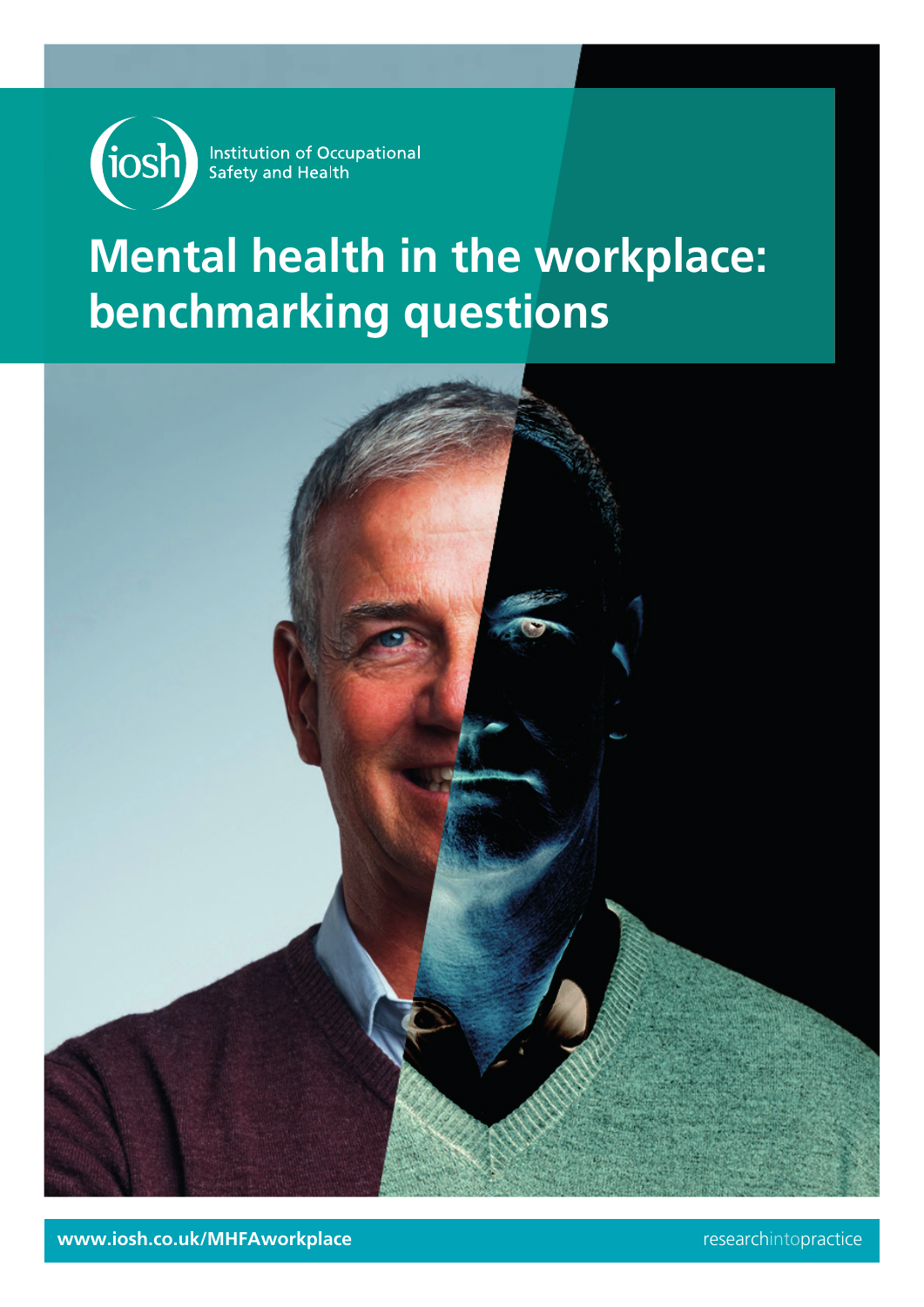One of the founding principles of occupational safety and health is to put in place preventative controls to avoid harm being caused. Organisational arrangements will usually include a number of elements if mental wellness is to be preserved and promoted in the workplace. Figure 1 presents a typical model.





Leadership and commitment drive and maintain positive change in the workplace. Accountability, set through good policy, will help to ensure the right actions are taken. Competent workers – especially line management – implement effective controls, particularly those that educate, develop skills and prevent harm. Management commitment is demonstrated by measuring performance and supporting promotional activity to improve the standards achieved. Productive collaborative relationships are formed, especially when implementing recovery controls, including managing rehabilitation in the workplace.

The aim of this simple tool is to assist organisations with benchmarking the design of their mental wellness system against this model. By evaluating the design and identifying areas for further development, organisations can devise an action plan for improvement.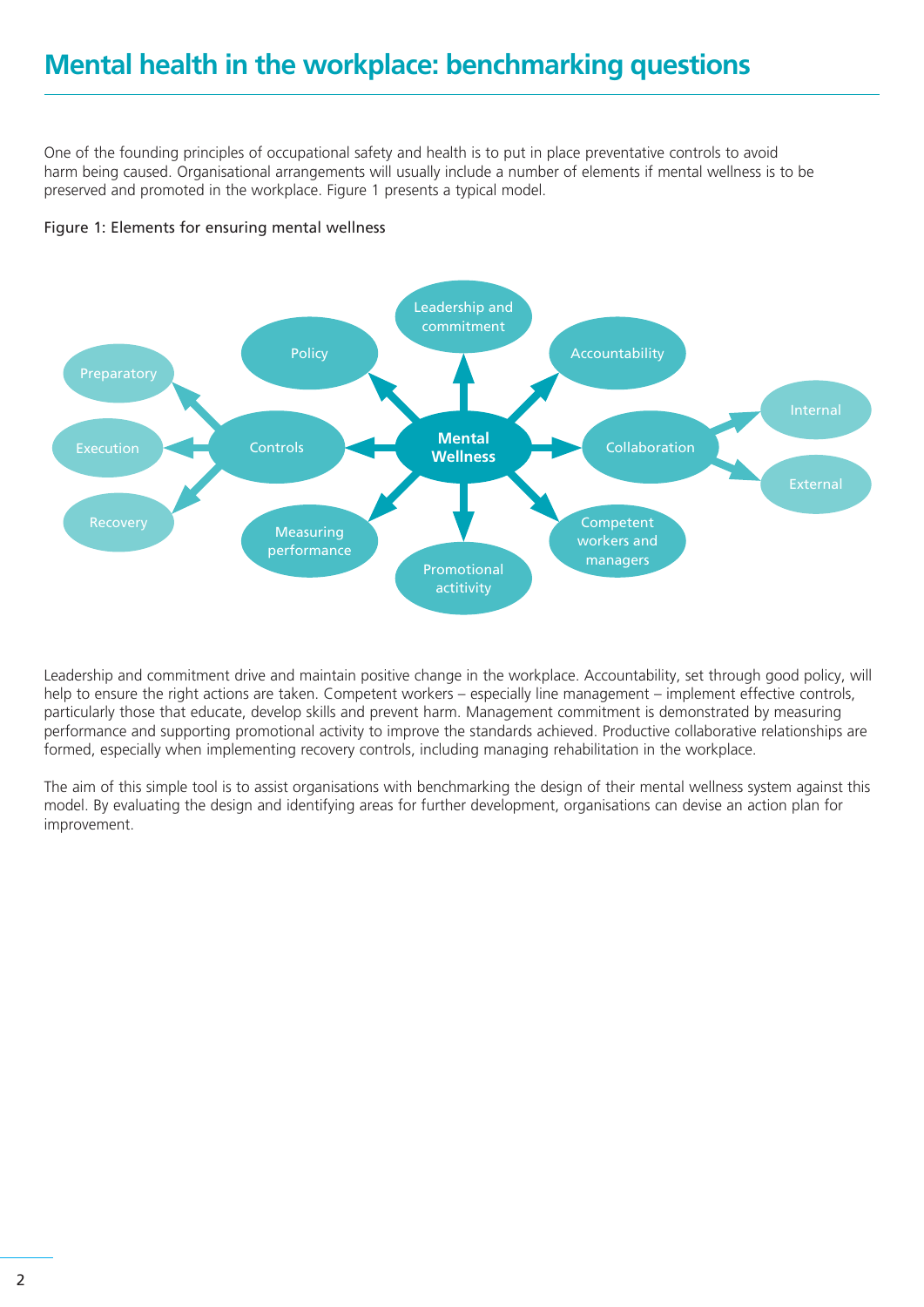| Question                                                                                                                                                                                                                                               | <b>Application notes</b>                                                                                                                                                                                                                                                                                                             |  |
|--------------------------------------------------------------------------------------------------------------------------------------------------------------------------------------------------------------------------------------------------------|--------------------------------------------------------------------------------------------------------------------------------------------------------------------------------------------------------------------------------------------------------------------------------------------------------------------------------------|--|
| <b>Organisational approach</b>                                                                                                                                                                                                                         |                                                                                                                                                                                                                                                                                                                                      |  |
| Is there a clear aim and commitment from the<br>leadership of the organisation to take action on mental<br>health in the workplace? Can the communication of<br>positive messages about wellbeing and mental health<br>in the workplace be evidenced?  | The generation of a positive culture starts with leadership messages<br>from senior management that are reinforced throughout the<br>management chain. This is particularly important for mental wellness if<br>stigma is to be eradicated.                                                                                          |  |
| Has a business case been recorded for investing<br>in wellbeing, promoting mental wellness and<br>supporting the rehabilitation of workers in the<br>workplace?                                                                                        | Many organisations are clearly demonstrating that investment in<br>the mental wellness of their workers reduces costs and improves<br>productivity. Any initiative needs to have appropriate performance<br>indicators to show the value of this effort and can support the<br>momentum to change organisational culture positively. |  |
| Does the organisation's approach to mental health<br>in the workplace discriminate between work-<br>related and non-work-related causes?                                                                                                               | Organisationally, it makes no sense to discriminate between mental<br>health issues that are work-related and those that are domestically<br>triggered. They both result in sick leave, diminished productivity and<br>potential loss of talent.                                                                                     |  |
|                                                                                                                                                                                                                                                        | If the mental health condition is a pre-existing one that an individual<br>has irrespective of their job role (for example schizophrenia, which<br>is not caused by work-related issues), there can be additional<br>responsibilities relating to reasonable adjustments under legislation<br>such as, in the UK, the Equality Act.  |  |
| Does the organisation have access to competent<br>advice to assist with the development of good<br>mental wellness practice?                                                                                                                           | The development of a mental health-conscious culture takes a<br>substantial amount of time. The identification of incremental changes<br>designed to engage and motivate workers and managers is better<br>augmented by skilled and experienced advice.                                                                              |  |
| Does the organisation place the same kind of<br>emphasis on occupational mental health risk as<br>it does on risk resulting in physical harm? Does<br>this include appropriate focus of resources on<br>preventing work-related harm to mental health? | The organisation must be honest with itself and question whether<br>there is a proportionate effort afforded to preventing health risks:<br>whether they are psychologically or physically harming.                                                                                                                                  |  |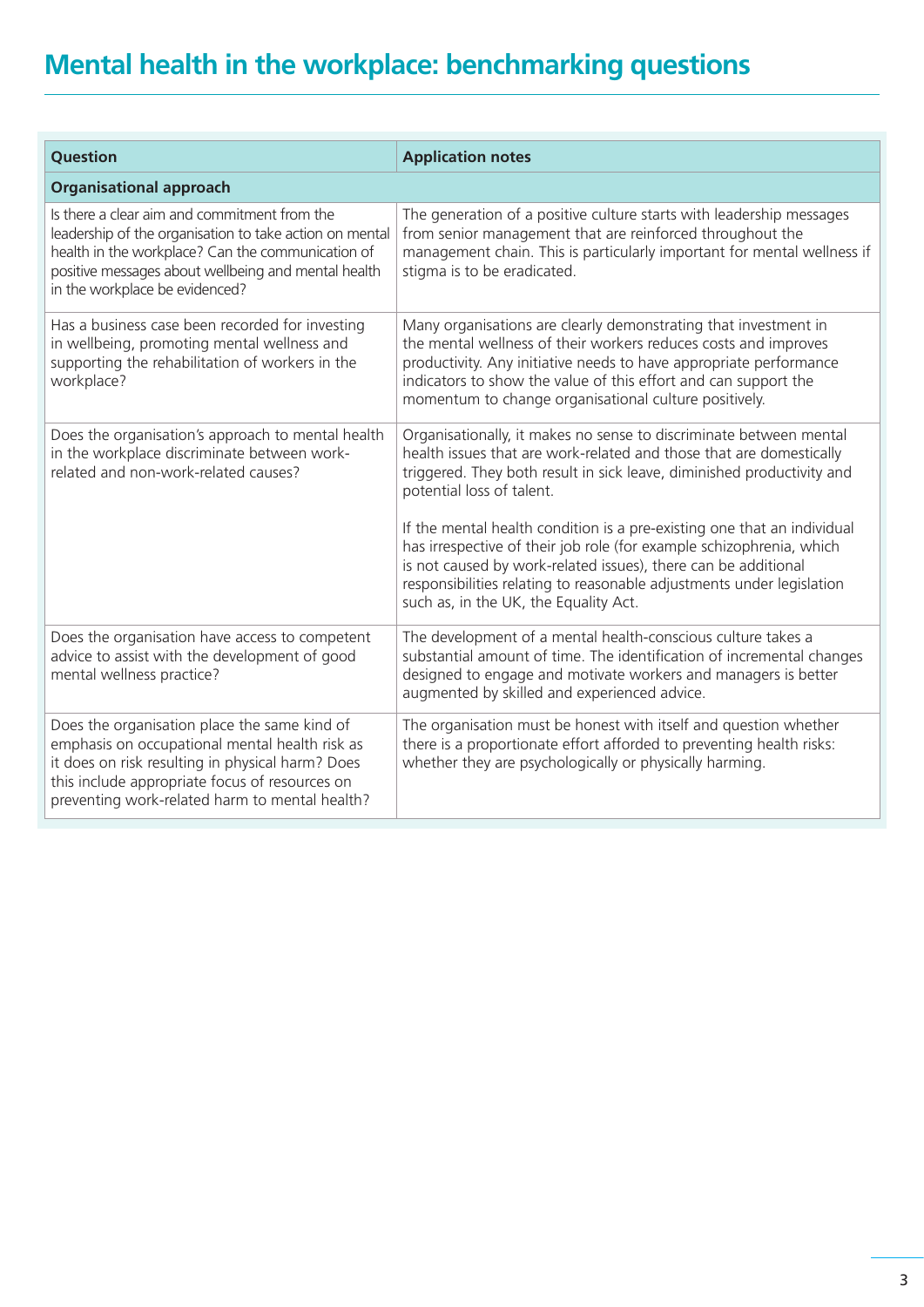| Question                                                                                                                                                                                                                                                                                                                                                                                                                                   | <b>Application notes</b>                                                                                                                                                                                                                                                                                                                                                                                                                                                                                                                                                                                                                                                                                                         |
|--------------------------------------------------------------------------------------------------------------------------------------------------------------------------------------------------------------------------------------------------------------------------------------------------------------------------------------------------------------------------------------------------------------------------------------------|----------------------------------------------------------------------------------------------------------------------------------------------------------------------------------------------------------------------------------------------------------------------------------------------------------------------------------------------------------------------------------------------------------------------------------------------------------------------------------------------------------------------------------------------------------------------------------------------------------------------------------------------------------------------------------------------------------------------------------|
| <b>Policy</b>                                                                                                                                                                                                                                                                                                                                                                                                                              |                                                                                                                                                                                                                                                                                                                                                                                                                                                                                                                                                                                                                                                                                                                                  |
| Does the organisation have a policy that covers<br>the preservation and promotion of positive mental<br>wellbeing?                                                                                                                                                                                                                                                                                                                         | Many organisations focus on reacting to poor mental health cases.<br>A preventative approach demands that effort is made to build and<br>promote mental wellness. The intent set in the policy must reflect<br>prevention as well as reaction. Ideally effort should be greater on<br>prevention than on reactive methods: morally organisations should not<br>allow the generation of conditions that could cause mental ill-health.                                                                                                                                                                                                                                                                                            |
| Does the organisation have more than one<br>policy document in this area, and is that creating<br>confusion? Can the number of policies be reduced<br>by merging some together?                                                                                                                                                                                                                                                            | Mental ill-health can be triggered by many things in the workplace.<br>Undue pressures, ill-treatment (bullying, harassment etc), diversity<br>and inclusion issues, poor grievance procedures, weak conflict<br>management and change introduction can all have their own policies,<br>but all these issues and more can affect a worker's wellbeing.<br>Having too many policies means that it is difficult for managers to<br>know what must be done. It becomes a challenge to keep all policies<br>current and accurate and avoid contradictions or gaps.                                                                                                                                                                   |
| Are arrangements in place that clearly state<br>responsibilities throughout the organisation, and<br>are workers and managers held accountable for<br>delivering them? If the answers are 'yes', how<br>sure are you that the arrangements are being<br>implemented effectively in reality?                                                                                                                                                | In any busy environment where achieving operational goals is often<br>the overriding priority, unless line managers and workers are held to<br>account, responsibilities may not be consistently fulfilled.<br>Confusion created by too many policies and action demands will<br>compound a feeling of complexity, unhelpful bureaucracy and even<br>overwork: they generate stressors.                                                                                                                                                                                                                                                                                                                                          |
| <b>Prevention controls</b>                                                                                                                                                                                                                                                                                                                                                                                                                 |                                                                                                                                                                                                                                                                                                                                                                                                                                                                                                                                                                                                                                                                                                                                  |
| Does the organisation have assessments of the<br>stressors present in the workplace? Can these be<br>used to produce localised assessments of risk?<br>Are these owned by relevant managers tasked<br>with ensuring that they are kept current with<br>changes in operational demand, organisational<br>structure, or changes in competency levels brought<br>by new or temporary workers, role responsibility<br>modifications and so on? | Changes in roles and responsibilities, organisational structure, cycles<br>of customer demand, the appointment and leaving of personnel and<br>new materials or ways of working are commonplace. We live in a<br>world where daily incremental change is almost inevitable. Conflict,<br>rejection, perceived ill-treatment and unsupportive working methods<br>will all exacerbate the effects of potential stressors on individuals.<br>Organisations must ensure that they adopt feedback mechanisms<br>to prompt the routine and regular review of stressors. They must<br>repeatedly reflect what is currently being experienced by workers<br>and managers on the ground during the ebbs and flows of work<br>commitments. |
| Is the mental wellness of workers monitored<br>during intense working periods? Do the<br>organisation's assessments of workplace stressors<br>inform a list of contingency plans and actions to<br>ensure that they are managed positively? Can it be<br>demonstrated that listed controls are utilised and<br>drive the right behaviours in the workplace? If not,<br>could the assessment be judged unsuitable and<br>insufficient?      | The fluid nature of stressors in the workplace means that organisations<br>need to develop a suite of controls (decisions and arrangements)<br>that can be applied as needed. These controls must be implemented<br>effectively and drive the right behaviours. Controls can include re-<br>prioritising workloads, hiring temporary workers, managing client<br>expectations and implementing more efficient methods of working.<br>Authority to implement such controls may require sanction by the<br>leadership and will be a key aspect of delivering a culture of wellbeing.                                                                                                                                               |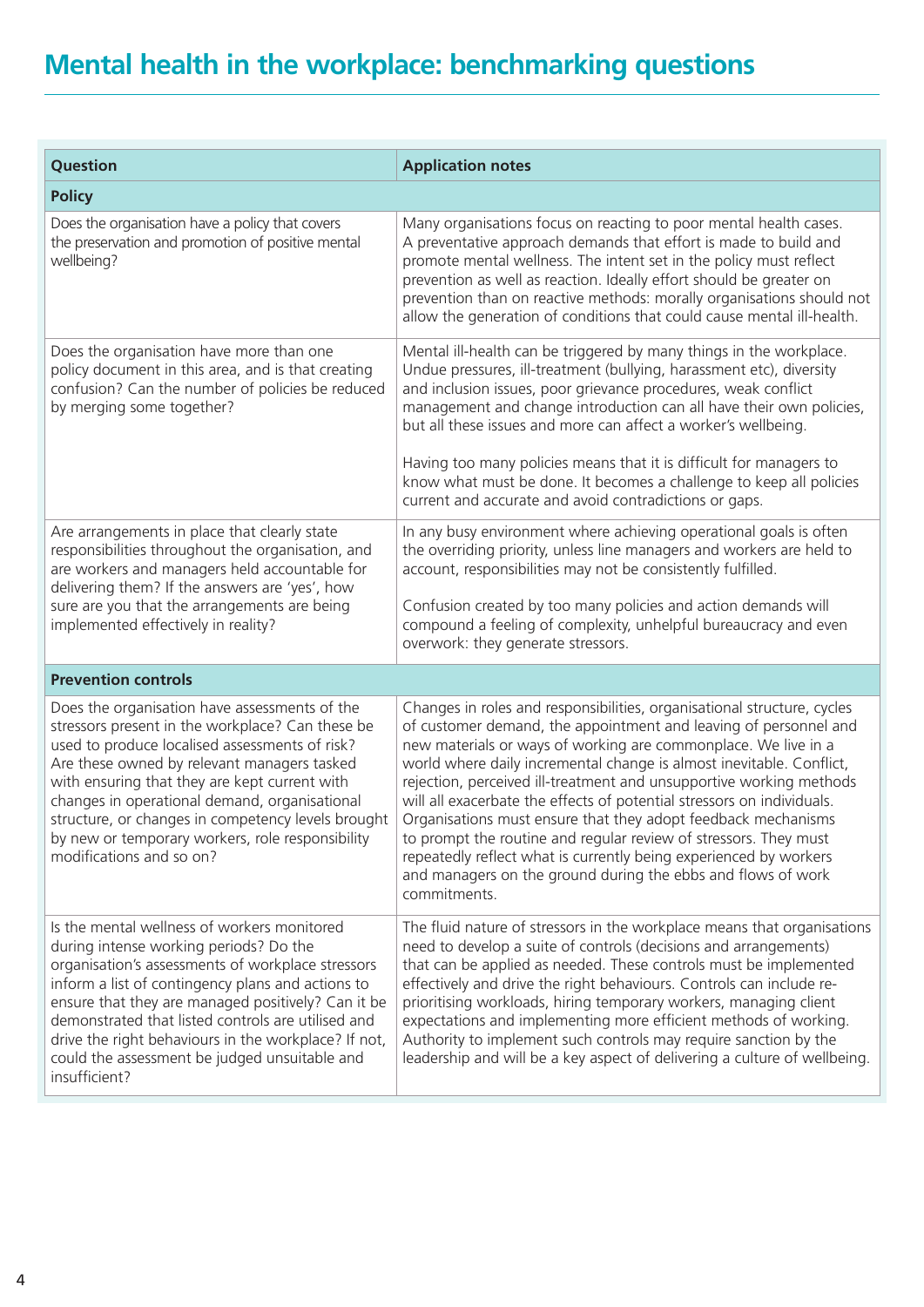| Question                                                                                                                                                                                                                                                                                                                                                                                                                                                 | <b>Application notes</b>                                                                                                                                                                                                                                                                                                                                                                                                                                                                                                                                                                                                                                                                                                  |  |
|----------------------------------------------------------------------------------------------------------------------------------------------------------------------------------------------------------------------------------------------------------------------------------------------------------------------------------------------------------------------------------------------------------------------------------------------------------|---------------------------------------------------------------------------------------------------------------------------------------------------------------------------------------------------------------------------------------------------------------------------------------------------------------------------------------------------------------------------------------------------------------------------------------------------------------------------------------------------------------------------------------------------------------------------------------------------------------------------------------------------------------------------------------------------------------------------|--|
| <b>Prevention controls</b>                                                                                                                                                                                                                                                                                                                                                                                                                               |                                                                                                                                                                                                                                                                                                                                                                                                                                                                                                                                                                                                                                                                                                                           |  |
| Does the organisation's training programme<br>include educating workers and managers in<br>emotional hygiene techniques that will help to<br>develop personal resilience?                                                                                                                                                                                                                                                                                | If people are not taught emotional hygiene by their parents as children,<br>they will not necessarily bring those skills into the workplace. They may<br>not know how to deal with negative emotions caused by a perceived<br>negative stimulus. Rejection, conflict, perceived ill-treatment or undue<br>pressure can all be emotionally strenuous and can be made worse by<br>rumination. Workers need to be able to recognise negative stimuli and<br>apply techniques to put their emotions back into a positive perspective.<br>Personal ownership is essential.<br>It is difficult for line managers to know if a stressor is motivational or<br>has the opposite effect on an individual. Managers must be trained |  |
|                                                                                                                                                                                                                                                                                                                                                                                                                                                          | to identify the signs that an individual is not coping. Any training<br>provided to managers or workers will help to de-stigmatise mental<br>ill-health and encourage more open discussions between workers and<br>managers.                                                                                                                                                                                                                                                                                                                                                                                                                                                                                              |  |
| Does the organisation have an active programme<br>of health promotion ideas and interventions? Does<br>the organisation advise on good lifestyle choices<br>and support workers to take them?                                                                                                                                                                                                                                                            | It is generally accepted that when people are physically fit and healthy<br>then they are usually more mentally resilient. A feeling of wellness<br>creates positive emotions and makes workers and managers more<br>effective and productive.                                                                                                                                                                                                                                                                                                                                                                                                                                                                            |  |
| <b>Execution controls</b>                                                                                                                                                                                                                                                                                                                                                                                                                                |                                                                                                                                                                                                                                                                                                                                                                                                                                                                                                                                                                                                                                                                                                                           |  |
| Can the organisation demonstrate that managers<br>in all localities actively and routinely consult<br>with their workers on the content of local stress<br>assessments and the effectiveness of current<br>controls?                                                                                                                                                                                                                                     | Consultation with workers can motivate and engage. Assessment of<br>stressors and their effects must be routinely and regularly checked, and<br>processes implemented for extraordinary consultations when changing<br>circumstances demand it.                                                                                                                                                                                                                                                                                                                                                                                                                                                                           |  |
| Are managers able to spot the early signs of<br>mental ill-health issues? Do they know how to<br>address the issue with the worker? Are adequate<br>procedures in place to ensure that managers can<br>obtain specialist help and advice?                                                                                                                                                                                                                | All managers must be trained to identify signs and symptoms of<br>stress- related mental ill-health. They must develop the necessary<br>communication skills to approach this with their staff and engage<br>in active listening and constructive feedback. The procedures for<br>addressing mental ill-health must be open, transparent and understood<br>by all. Preferably, workers will have contributed to its design. Expert<br>help must be made available to the line manager in serious cases to<br>help to inform the best course of action for the individual and the<br>organisation.                                                                                                                         |  |
| Do managers have the skills and knowledge to<br>support workers with pre-existing mental health<br>conditions? Is there a policy for supporting such<br>individuals, including things like discussions about<br>reasonable adjustments? Do arrangements exist<br>that support the manager, including guidance<br>on the condition, advice on recognising when an<br>episode may be imminent and what can or should<br>be done to support the individual? | Managers should be made aware of members of their team who have<br>pre-existing medical conditions. Ideally the worker will have been<br>involved in drawing up an action plan, detailing what immediate action<br>may be needed and recording the basics, like contact numbers for<br>relevant people.                                                                                                                                                                                                                                                                                                                                                                                                                   |  |
| Despite any limitations because of the need to<br>maintain the confidentiality of an individual's<br>medical history, does the organisation nonetheless<br>undertake an investigation into the direct and root<br>causes of a case of mental ill-health?                                                                                                                                                                                                 | Learning organisations rely on thorough investigation into direct and<br>root causes of incidents causing physical or physiological harm.<br>Equally, lessons must be learned from the causes of a case of mental<br>ill-health. Organisations must consider who should be involved in the<br>investigation and how it is to be conducted, taking advice from an<br>occupational health professional so that medical-in-confidence can be<br>preserved, but lessons still uncovered.                                                                                                                                                                                                                                      |  |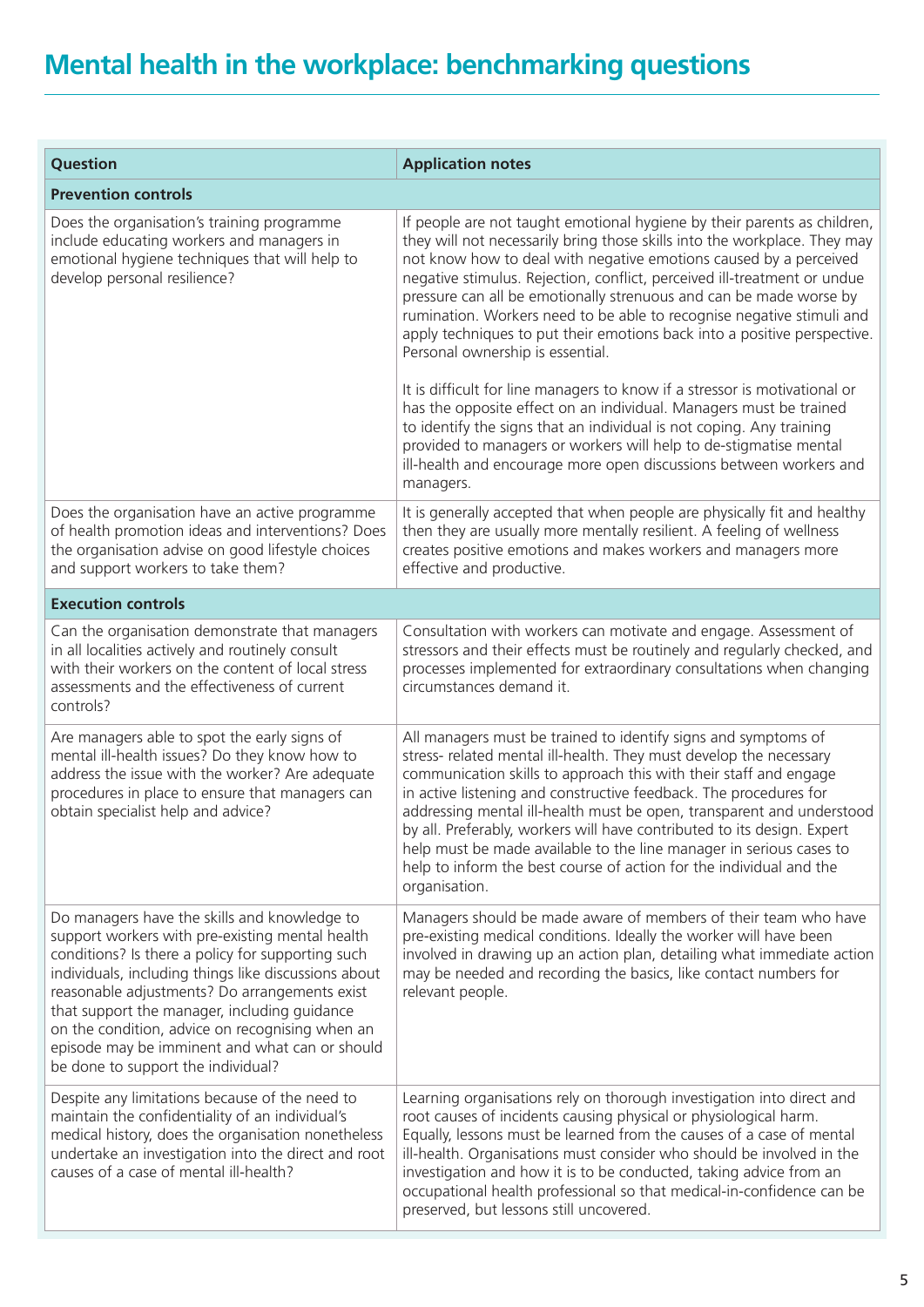| <b>Question</b>                                                                                                                                                                                                                                              | <b>Application notes</b>                                                                                                                                                                                                                                                                                                                                                                                                                                                                                                                                                                                                                                                                                                                                                        |  |
|--------------------------------------------------------------------------------------------------------------------------------------------------------------------------------------------------------------------------------------------------------------|---------------------------------------------------------------------------------------------------------------------------------------------------------------------------------------------------------------------------------------------------------------------------------------------------------------------------------------------------------------------------------------------------------------------------------------------------------------------------------------------------------------------------------------------------------------------------------------------------------------------------------------------------------------------------------------------------------------------------------------------------------------------------------|--|
| <b>Execution controls</b>                                                                                                                                                                                                                                    |                                                                                                                                                                                                                                                                                                                                                                                                                                                                                                                                                                                                                                                                                                                                                                                 |  |
| Does the organisation conduct regular audits of<br>the wellbeing management system and implement<br>action plans to make improvements when<br>necessary? Can the organisation provide evidence<br>of improvements made over time?                            | A wellbeing management system has similar elements to any other<br>safety management system. Intent must be set through policy; roles<br>and responsibilities must be assigned; arrangements must be put in<br>place to develop competency; performance needs to be reported and<br>managed; incidents must be investigated and learnt from; and controls<br>must be designed to manage operational stressors. A management<br>system requires periodic testing through audit to make sure it is still<br>functioning effectively and meeting the organisation's needs.                                                                                                                                                                                                         |  |
| <b>Recovery controls</b>                                                                                                                                                                                                                                     |                                                                                                                                                                                                                                                                                                                                                                                                                                                                                                                                                                                                                                                                                                                                                                                 |  |
| Does the organisation's arrangements include<br>procedures for helping workers to rehabilitate in<br>the workplace, where this may be appropriate?                                                                                                           | One of the most effective places for individuals to recover mental<br>wellness is in the workplace, as stated in other research published<br>by IOSH - Return to work after common mental disorders. Often<br>organisations do not know how to achieve this. They leave the<br>individual at home, they become isolated and eventually may feel<br>unable to return to work and decide to leave. Organisations therefore<br>lose talent and introduce sickness, replacement and training costs.<br>To have a person back in the workplace at least preserves some<br>productivity, provides purpose that aids their recovery and often builds<br>future loyalty. This needs line managers to have the skill to manage<br>such a process, an important aspect of their training. |  |
| Does the organisation's return-to-work procedures<br>include stakeholder analysis and prompts for<br>collaboration with both internal stakeholders and<br>external agencies?                                                                                 | Internal collaboration to organise a back-to-work plan and address<br>any work-related reasons for the illness will be needed. The list<br>of stakeholders will include line management, health and safety<br>professionals, occupational health practitioners, human resources<br>and probably others from other business functions too. External<br>collaboration may be needed with the worker's family, doctor, mental<br>health case worker and others. It is a complex picture, and managers<br>will need to know how to make connections with all of these in<br>developing an effective return-to-work plan for the worker.                                                                                                                                             |  |
| Does the organisation have a rationale for<br>introducing training or any other type of mental<br>wellness intervention? Is the organisation clear<br>about its expectations from the intervention(s)?<br>How can it provide evidence of cost-effectiveness? | Training course content can vary. Risk assessments will drive the<br>selection of the right course by informing consideration of the syllabus,<br>duration, format, cost and expected behavioural change. Ways to<br>monitor, evaluate and record whether the programme is effectively<br>delivering expectations will need to be thought through.                                                                                                                                                                                                                                                                                                                                                                                                                              |  |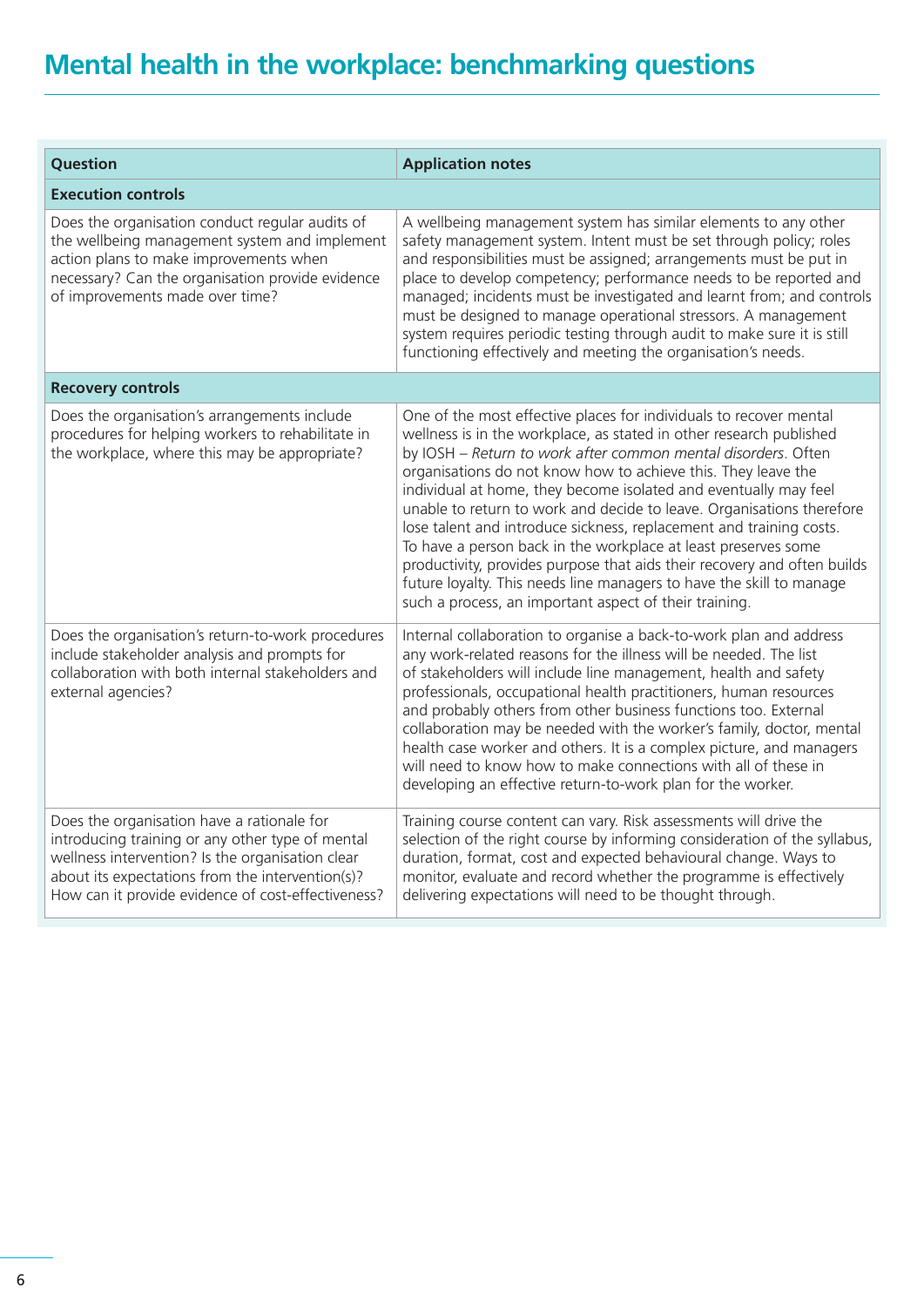| Question                                                                                                                                                                                                                                                                                                                                                                                                                                                                                                                                                       | <b>Application notes</b>                                                                                                                                                                                                                                                                                                                                                                                                                                                                                                                                                                                                                                                                                                                                                                                                                                                                                                                                                  |
|----------------------------------------------------------------------------------------------------------------------------------------------------------------------------------------------------------------------------------------------------------------------------------------------------------------------------------------------------------------------------------------------------------------------------------------------------------------------------------------------------------------------------------------------------------------|---------------------------------------------------------------------------------------------------------------------------------------------------------------------------------------------------------------------------------------------------------------------------------------------------------------------------------------------------------------------------------------------------------------------------------------------------------------------------------------------------------------------------------------------------------------------------------------------------------------------------------------------------------------------------------------------------------------------------------------------------------------------------------------------------------------------------------------------------------------------------------------------------------------------------------------------------------------------------|
| <b>Recovery controls</b>                                                                                                                                                                                                                                                                                                                                                                                                                                                                                                                                       |                                                                                                                                                                                                                                                                                                                                                                                                                                                                                                                                                                                                                                                                                                                                                                                                                                                                                                                                                                           |
| Does the organisation have trained volunteers<br>(e.g. mental health first aiders - MHFAs) available<br>throughout the workplace to support and promote<br>mental wellness? Do workers get a choice about<br>which individual they can go to for support? How<br>will they identify and access this help and when<br>(during working hours or at other times)? How<br>does the organisation support a volunteer to be<br>emotionally resilient in the role? What are the<br>implications for their own workload if a volunteer<br>responds to a call for help? | Volunteer MHFAs are mainly a recovery control: they can provide<br>assistance when all the preventative and execution controls have not<br>been effective. They do not provide treatment of any kind, but work to<br>empathise with the individual, encourage them to take greater control<br>of their circumstances, and point to opportunities to obtain specialist<br>help.<br>Approaching an MHFA for help may lead to a highly personal and<br>emotionally charged meeting, so the individual needs to know they<br>have a choice of who they can go to for this help.<br>MHFAs are not trained in counselling. They must not be expected to<br>provide any sort of treatment.<br>Not all volunteers for the role of MHFA may be suitable: some form of<br>assessment criteria should be applied and there should be an interview<br>procedure. An MHFA coordinator who can balance their role with<br>existing duties should be appointed to oversee the programme. |
| Does the organisation's arrangements include<br>ongoing support for trained volunteers working<br>to support the mental wellness of colleagues? Do<br>arrangements ensure that their knowledge and<br>skills are kept up to date? Do they enable mutual<br>support among the volunteer community? Do<br>managers and workers understand the boundaries<br>of the role and responsibilities of mental wellbeing<br>volunteers?                                                                                                                                  | If a skill is not used, ability can degrade. Systems incorporating any<br>trained worker as a control option must consider how they can<br>practise their skills and remain refreshed with the latest thinking and<br>techniques. Since this work can be emotionally charged, all workers<br>must understand the boundaries of the mental health support role and<br>related responsibilities. Workers and managers must understand that<br>volunteers cannot deliver treatment.<br>Some cases may be harrowing, so it is recommended that a network<br>be created to assist those trained to provide mental health and<br>wellbeing support. This will also provide opportunity to improve their<br>service and enable full contribution to the wellbeing agenda for the<br>organisation.                                                                                                                                                                                |
| Does the organisation have an Employee<br>Assistance Programme (EAP) in place? Does<br>it include confidential helplines and access to<br>counselling? Does the organisation demand a<br>regular report from the EAP and is it analysed to<br>reveal where further internal action is needed?                                                                                                                                                                                                                                                                  | External helplines providing access to impartial counselling and advice<br>are an important element of any system. Once again, they are usually<br>needed when things have grown too difficult for the individual to<br>handle alone and are therefore regarded as a recovery control.<br>Analysis of data provided by the EAP provider will give valuable insight<br>into where areas of weakness can be addressed by the wellbeing<br>programme.                                                                                                                                                                                                                                                                                                                                                                                                                                                                                                                        |
| Does the organisation's EAP include support such<br>as financial advice and bereavement counselling?                                                                                                                                                                                                                                                                                                                                                                                                                                                           | One of the most common causes of mental ill-health for workers<br>is financial worry and dealing with traumatic experiences such as<br>bereavement or divorce. Any arrangements should include ways to<br>advise and help workers in difficult circumstances.                                                                                                                                                                                                                                                                                                                                                                                                                                                                                                                                                                                                                                                                                                             |

*IOSH would like to thank everyone who helped us shape this guide, from Professor Avril Drummond, Dr Melanie Narayanasamy and their colleagues in the research team at The University of Nottingham, to all participants who took part in the round-table event at the Institute of Directors: Dr Alyssia Rossetto and Fionuala Bonnar, Mental Health First Aid England; Emma Mamo, MIND; Hugh Robertson, TUC; Ian Goodhead, Winvic; Kamile Stankute, Institute of Directors; Karl Simons, Thames Water; Louis Wustemann, LexisNexis; Peter Brown, Health and Safety Executive (HSE); Sally Evans, PwC; Dr Shaun Davis, Royal Mail; and Tony Vickers-Byrne, CIPD.*